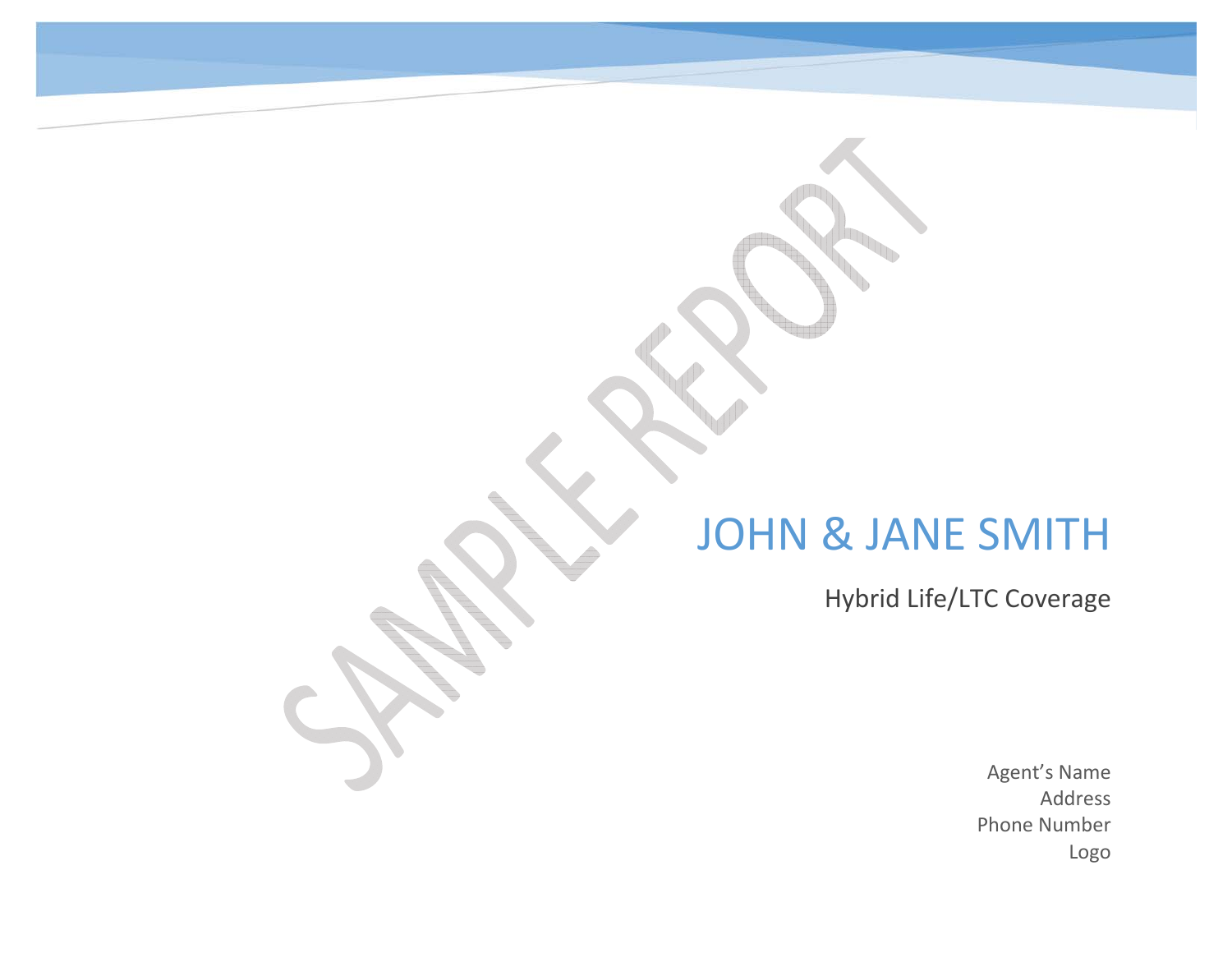## The Long Term Care Basics

#### What is Long Term Care

Long-term care is a range of services and supports you may need to meet your personal care needs. Most long-term care is not medical care, but rather assistance with the basic personal tasks of everyday life, sometimes called Activities of Daily Living (ADLs), such as:

- **Bathing**
- **Dressing**
- Using the toilet
- Transferring (to or from bed or chair)
- Caring for incontinence
- Eating

Other common long-term care services and supports are assistance with everyday tasks, sometimes called Instrumental Activities of Daily Living (IADLs) including:

- Housework
- Managing money
- Taking medication
- Preparing and cleaning up after meals
- Shopping for groceries or clothes
- Using the telephone or other communication devices
- Caring for pets
- Responding to emergency alerts such as fire alarms

### How Much Care Will I Need?

The duration and level of long-term care will vary from person to person and often change over time. Here are some statistics (all are "on average") you should consider:

• Someone turning age 65 today has almost a 70% chance of needing some type of long-term care services and supports in their remaining years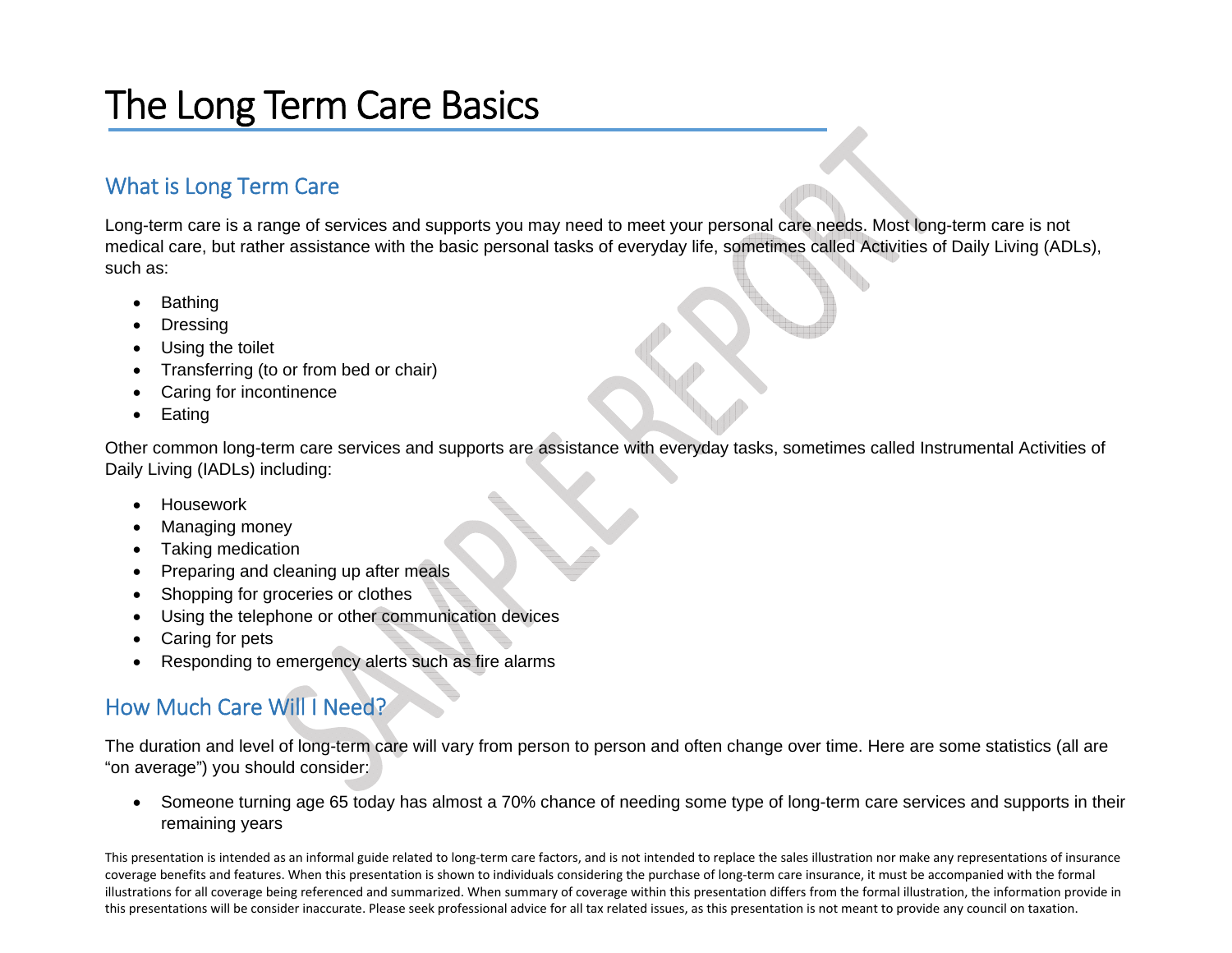- Women need care longer (3.7 years) than men (2.2 years)
- One-third of today's 65 year-olds may never need long-term care support, but 20 percent will need it for longer than 5 years

#### Who Will Provide My Care?

- Long-term care services and support typically come from:
- An unpaid caregiver who may be a family member or friend
- A nurse, home health or home care aide, and/or therapist who comes to the home
- Adult day services in the area
- A variety of long-term care facilities

A caregiver can be your family member, partner, friend or neighbor who helps care for you while you live at home. About 80 percent of care at home is provided by unpaid caregivers and may include an array of emotional, financial, nursing, social, homemaking, and other services. On average, caregivers spend 20 hours a week giving care. More than half (58 percent) have intensive caregiving responsibilities that may include assisting with a personal care activity, such as bathing or feeding.

Information on caregivers show that:

- About 65.7 million people in the US (one in four adults) were unpaid family caregivers to an adult or child in 2009
- About two-thirds are women
- Fourteen percent who care for older adults are themselves age 65 or more
- Most people can live at home for many years with help from unpaid family and friends, and from other paid community support

#### Where Can I Receive Care?

Most long-term care is provided at home. Other kinds of long-term care services and supports are provided by community service organizations and in long-term care facilities.

Examples of home care services include:

- An unpaid caregiver who may be a family member or friend
- A nurse, home health or home care aide, and/or therapist who comes to the home

Community support services include:

- Adult day care service centers
- Transportation services
- Home care agencies that provide services on a daily basis or as needed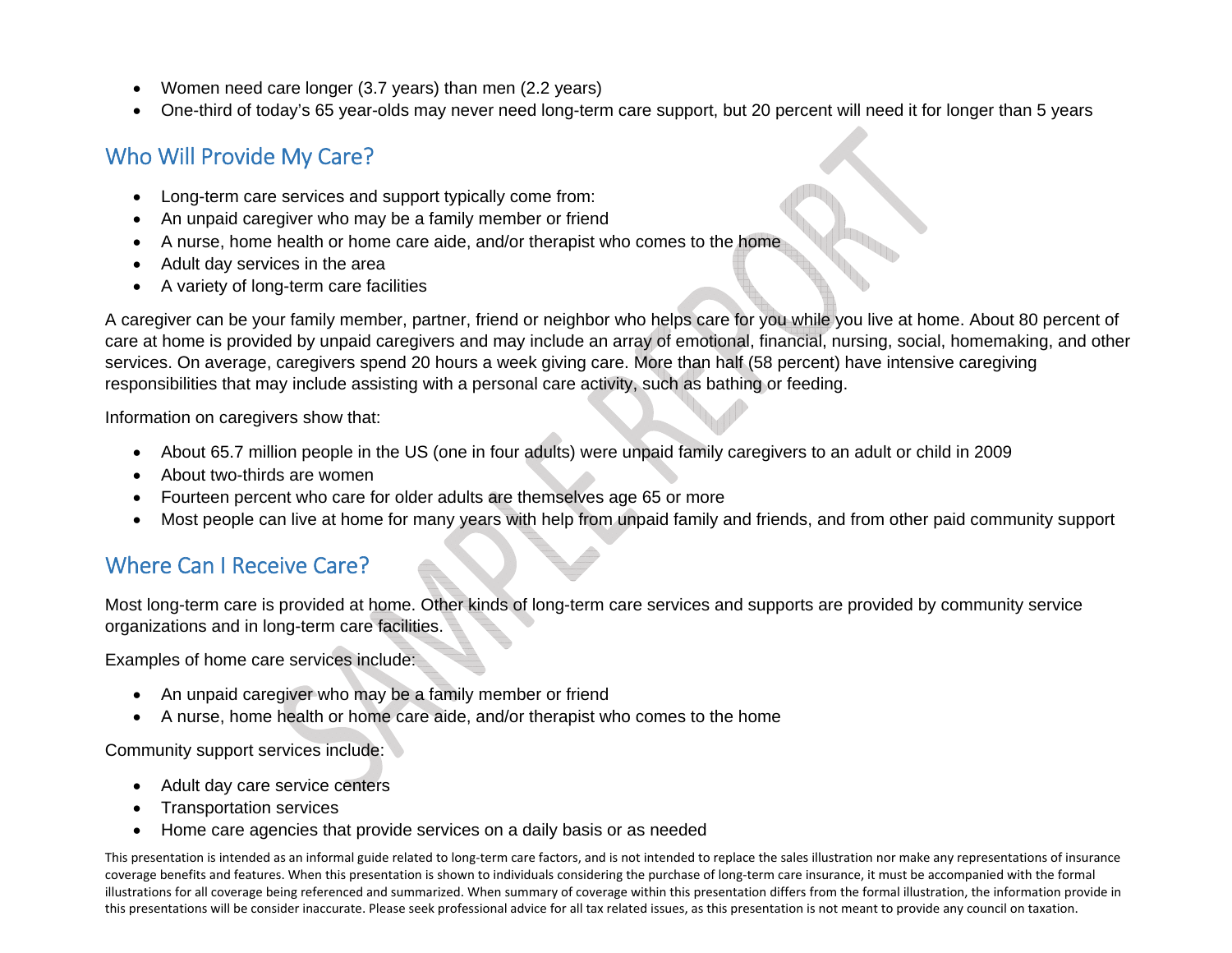Often these services supplement the care you receive at home or provide time off for your family caregivers.

Outside the home, a variety of facility-based programs offer more options:

- Nursing homes provide the most comprehensive range of services, including nursing care and 24-hour supervision
- Other facility-based choices include assisted living, board and care homes, and continuing care retirement communities. With these providers, the level of choice over who delivers your care varies by the type of facility. You may not get to choose who will deliver services, and you may have limited say in when they arrive.

#### What is the Average Cost of Long Term Care in My Area?

Based upon information for the Cleveland, Ohio area, the below estimations have been established.

| • Homemaker Services - \$46,332 <sup>2</sup>             | $(2036 = $83,681)$  |
|----------------------------------------------------------|---------------------|
| • Home Health Aide - $$46,332^2$                         | $(2036 = $83,681)$  |
| • Adult Day Care - $$12,9361$                            | $(2036 = $23,362)$  |
| • Assisted Living Facility - \$47,7004                   | $(2036 = $86,152)$  |
| • Semi-Private Room Nursing Home - \$83,952 <sup>5</sup> | $(2036 = $151,623)$ |
| • Private Room Nursing Home - \$91,248 <sup>5</sup>      | $(2036 = $164,808)$ |
|                                                          |                     |

1Based on 5 days per week by 52 weeks 2Based on 44 hours per week by 52 weeks 3Represents the compound annual growth rate based on Genworth Cost of Care Survey 4Based on 12 months of care, private, one bedroom 5Based on 365 days of care \*Survey results provides by Genworth 2015 Cost of Care Survey, a copy of which can be provided upon request.

### Who Pays for Long Term Care?

The facts may surprise you.

Consumer surveys reveal common misunderstandings about which public programs pay for long-term care services. It is important to clearly understand what is and isn't covered.

#### Medicare:

- Only pays for long-term care if you require skilled services or rehabilitative care:
	- <sup>o</sup> In a nursing home for a maximum of 100 days, however, the average Medicare covered stay is much shorter (22 days).
	- <sup>o</sup> At home if you are also receiving skilled home health or other skilled in-home services. Generally, long-term care services are provided only for a short period of time.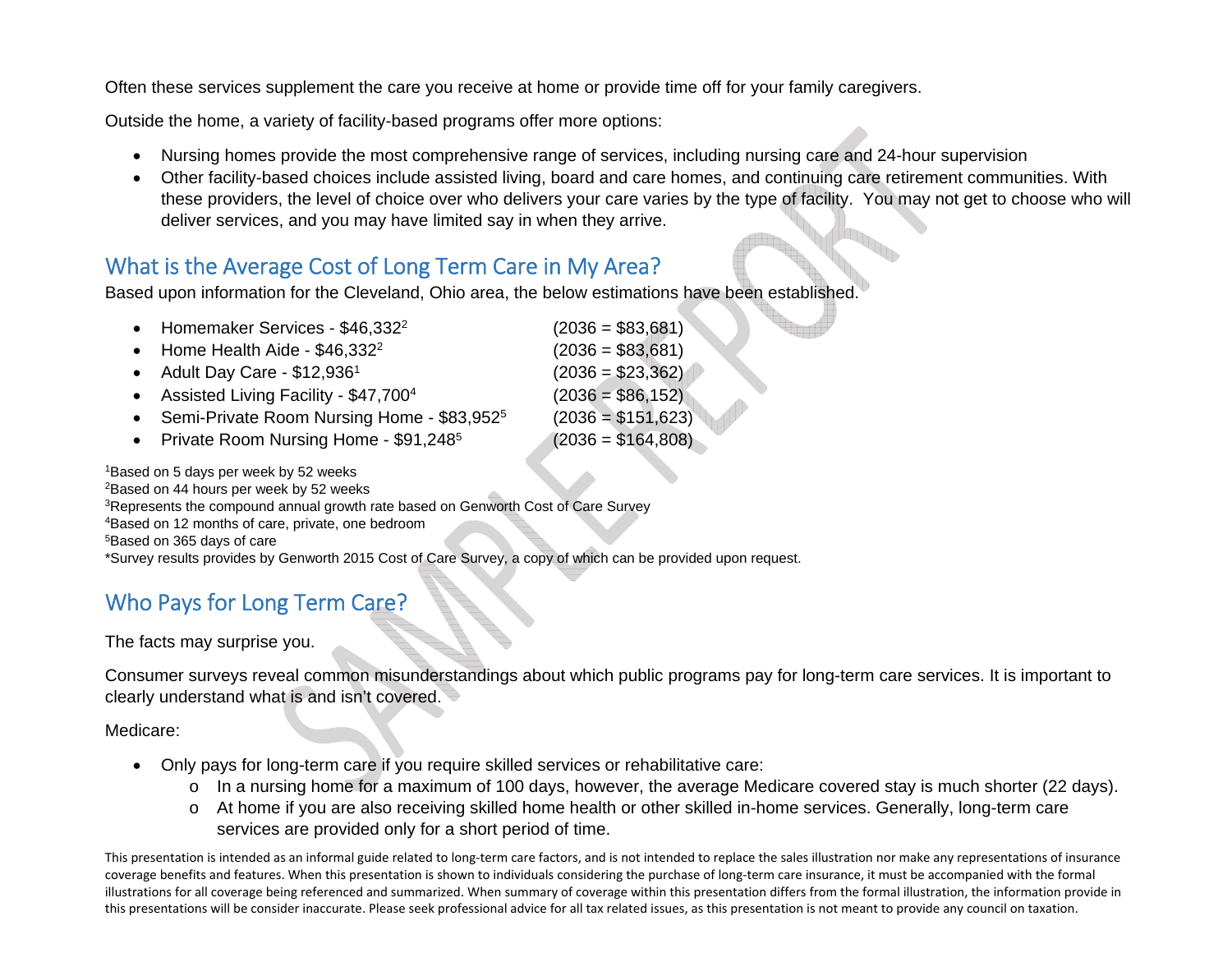- Does not pay for non-skilled assistance with Activities of Daily Living (ADL), which make up the majority of long-term care services
- You will have to pay for long-term care services that are not covered by a public or private insurance program

Medicaid:

- Does pay for the largest share of long-term care services, but to qualify, your income must be below a certain level and you must meet minimum state eligibility requirements
- Such requirements are based on the amount of assistance you need with ADL
- Other federal programs such as the Older Americans Act and the Department of Veterans Affairs pay for long-term care services, but only for specific populations and in certain circumstances

Health Insurance:

- Most employer-sponsored or private health insurance, including health insurance plans, cover only the same kinds of limited services as Medicare
- If they do cover long-term care, it is typically only for skilled, short-term, medically necessary care

# Hybrid Life/LTC Coverage

#### Quick Overview of Benefits

Several insurance companies have begun offering life insurance coverage with qualified long term care riders. In most instances, this long term care benefit is a tax free benefit to the policyholder when funds are needed to pay for care and upon qualification. Coverage also provides a death benefit, which is tax free in most instances as well, to the named beneficiary(s) should long term care coverage never be needed or only be used for a short period of time. In addition, coverage purchased by way of single premium offers return of premium through full policy surrender. This allows the policy owner access to principal in time of need. Please note some policy require a 3 to 5 year wait period after policy have been purchases to receive full return of premium.

As this summary is not meant to provide tax advice, please consult a qualified tax advisor to determine if your financial situation would provide for tax free benefit.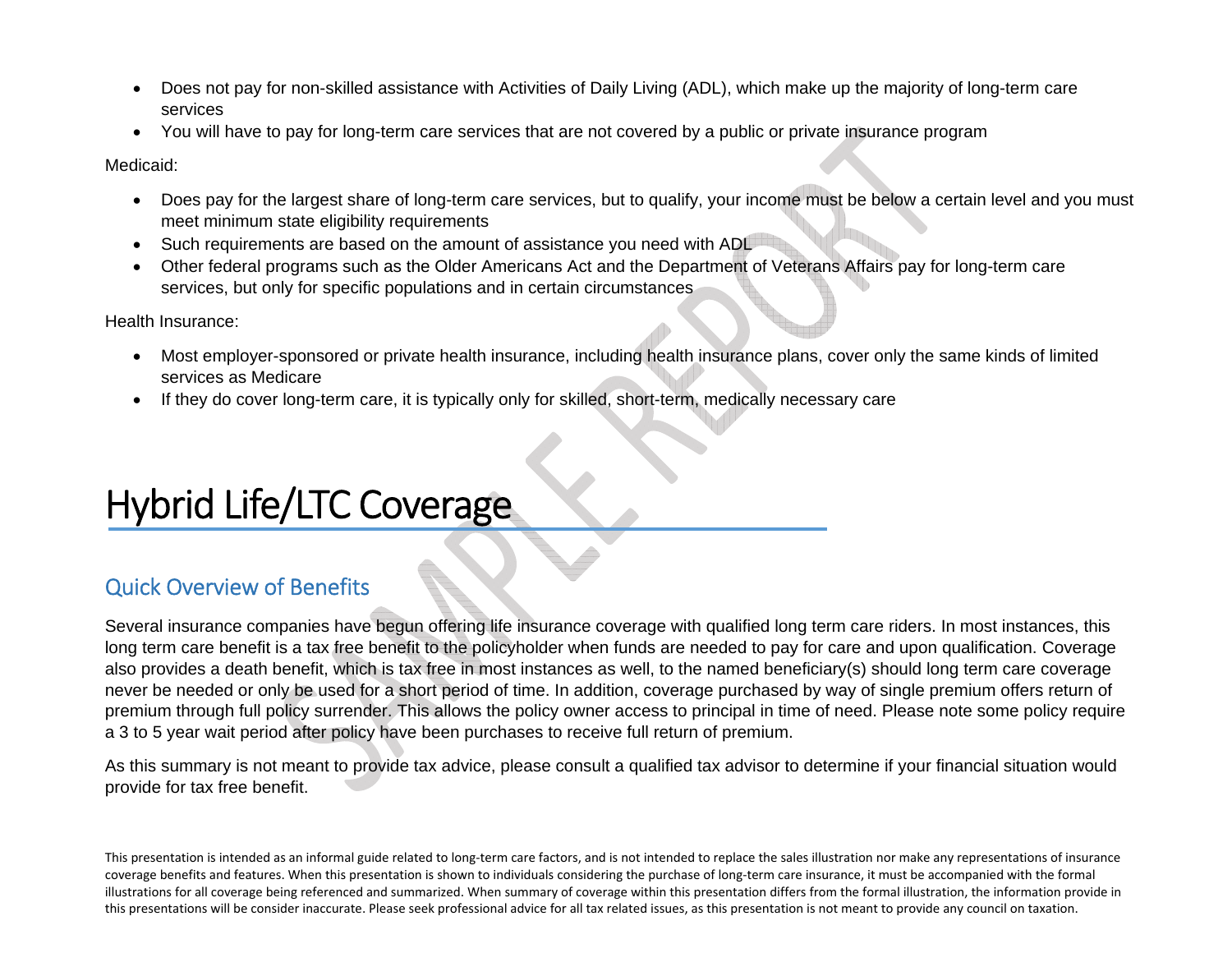#### Premium Schedule

Typically, a single premium is used to purchase this type of coverage. However, many insurance companies have recently introduced limited and life pay schedules. Other than a single pay scenario, some policies can now be purchased through as short as a 3 pay schedule. Full refund of premiums may not be available when coverage is purchased other than single premium payment.

#### When Will Long Term Care Benefit be Paid?

Please refer to the outline of coverage for the specific policy you are considering, but generally long term care benefits begin after the wait period and once a health care professional certifies the insured is unable to perform 2 of the 6 activities of daily living (the "ADLs") **OR** has a mental, cognitive condition requirement 24/7 supervision.

These ADLs are:

- Bathing
- **Dressing**
- Using the toilet
- Transferring (to or from bed or chair)
- Caring for incontinence
- **Eating**

#### What Care Will be Covered?

As with the last section, it is important to refer and carefully review the outline of coverage for the specific policy are considering. Generally, the following benefits are provided by the policy:

- Qualified care in a long term care facility, assisted living facility, hospice, home health care, or adult day care. The amount of the benefit is the lesser of the monthly benefit limits or actually charge for care.
- Respite care up to specified policy limits
- Bed reservation up to specified policy limits
- Care coordinator services up to specified policy limits
- Caregiver training and supportive equipment up to policy limits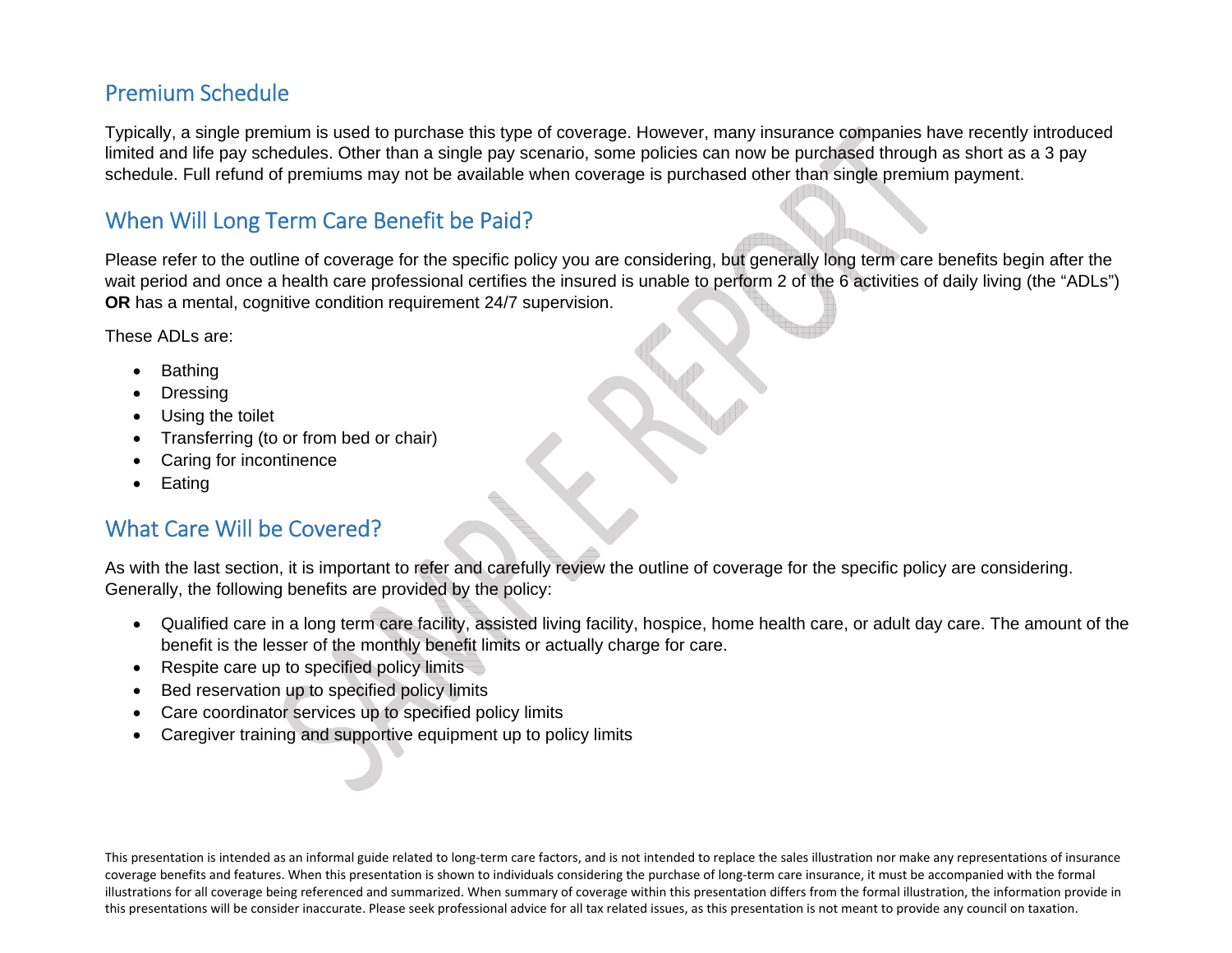#### Reimbursement vs. Indemnity

Benefits from long term care coverage typically are paid as a reimbursement of charges incurred during the defined period, which is a monthly period for coverage referenced in this presentation. This means the insured or individual acting on behalf of insured will need to pay for coverage from their own funds, and then send receipts to insurance company for reimbursement.

Some coverage referenced in this presentation provides indemnity payment of long term care benefits, which upon qualification would provide for full payment of the monthly benefit regardless if charges incurred for care equaled the month benefit amount. Please note that for indemnity plans the insured needs to requalify for eligibility annually.

#### What Type of Funds Can and Should be Used to Purchase Coverage?

For a single premium purchase, the best assets to use would be those assets not earmarked for retirement income and consider the conservative portion of your investments. Funds in CDs, savings accounts, annuities and cash value in life insurance contracts all may be appropriate assets to use for purchasing coverage.

There are also strategies to use qualified funds in excess of retirement income needs, which will stretch tax implications over a manageable time frame. It is important to understand potential taxation for these strategies, therefore a one on one review and conversation should be conducted to insure this strategies would be suitable based upon your financial circumstances.

#### How do I Qualify for Coverage?

Each policy referenced in this presentation offers <sup>a</sup> leverage of premium towards <sup>a</sup> larger pool of long term care benefits and death benefit. Some riders are even available to provide <sup>a</sup> lifetime or unlimited pool of long term care protection. Given the significant benefits provided by coverage, medical qualification is necessary to secure this protection. This will always include <sup>a</sup> 20 to 30 minutes health telephone interview, and in some instances will include securing your medical records. We will review the full underwriting process for the specific coverage you choose, before we submit application to the insurer.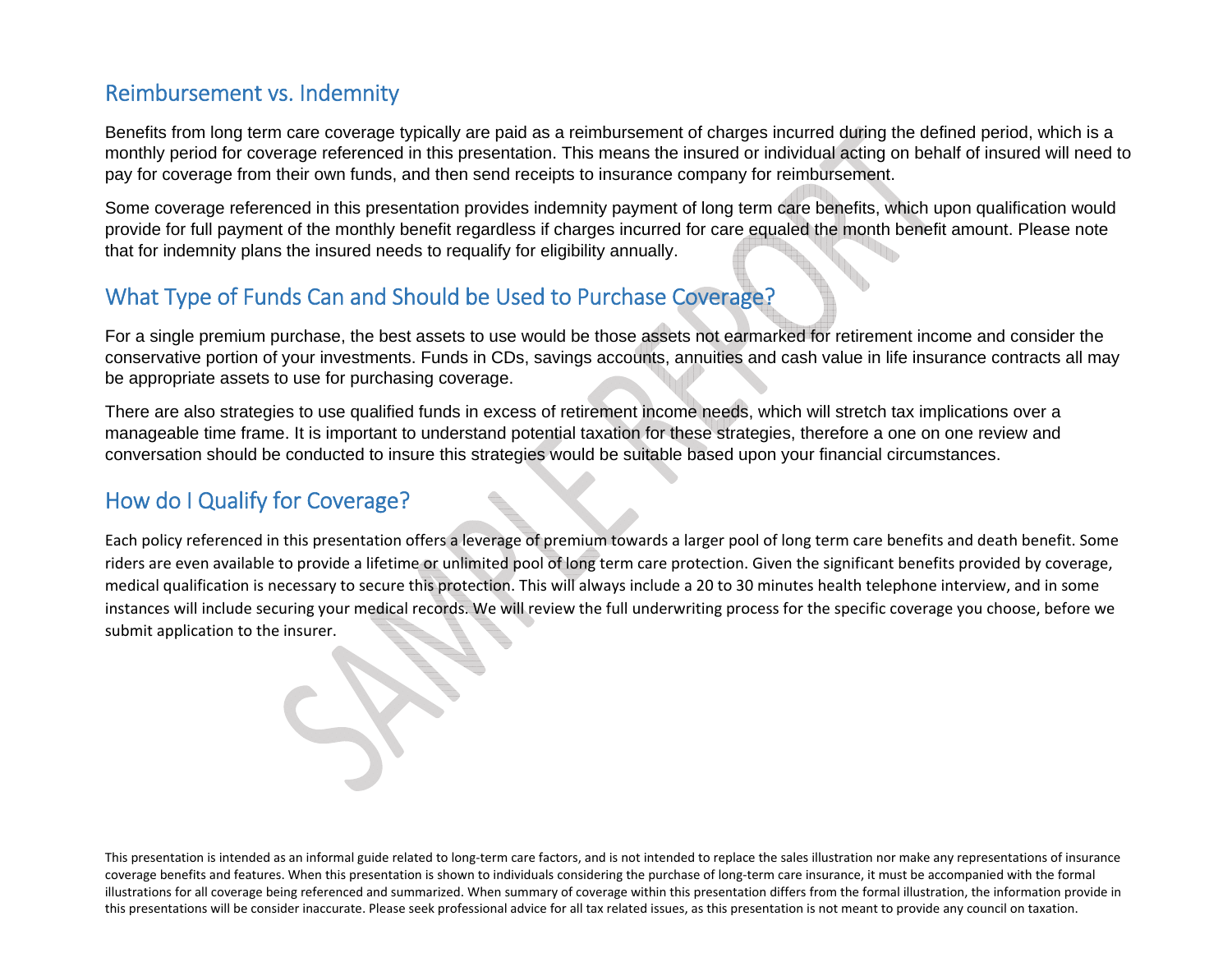### \$100,000 single premium for individual policy / \$200,000 single premium for joint policy

|                         |                       | Joint Policy                                        | Lifetime LTC<br>Rider | Combined         | Individual<br>Policy #1  | Individual<br>Policy #2  | Combined  |
|-------------------------|-----------------------|-----------------------------------------------------|-----------------------|------------------|--------------------------|--------------------------|-----------|
|                         | Premium               | \$175,000                                           | \$24,482              | \$199,482        | \$100,000                | \$100,000                | \$200,000 |
|                         | Death<br>Benefit      | \$366,614                                           | \$0                   | \$265,017        | \$202,619                | \$226,825                | \$429,444 |
|                         | Monthly<br><b>LTC</b> | \$7,332                                             | \$7,332               | \$14,662         | \$6,051                  | \$6,413                  | \$12,464  |
| End of Policy<br>Year 1 | <b>LTC Pool</b>       | \$366,614                                           | Unlimited             | <b>Unlimited</b> | \$435,688                | \$461,747                | \$897,435 |
|                         | Benefit<br>Period     | 50 Months                                           | Lifetime              | Lifetime         | 72 Months                | 72 Months                | 72 months |
|                         | Surrender<br>Value    | \$175,000                                           | \$0                   | \$175,000        | \$85,805                 | \$85,344                 | \$171,149 |
|                         | Elimination<br>Period | $HHC - 30$ Days<br>Other - 60 Days<br>of Care Rec'd | $\pmb{0}$             |                  | 90 Days of<br>Care Rec'd | 90 Days of<br>Care Rec'd |           |
|                         | Residual<br>DB        | \$0\$                                               | \$0                   | \$0              | \$29,045                 | \$30,783                 | \$59,828  |
|                         | LTC Payout<br>Method  | Reimbursement                                       | Reimbursement         |                  | Indemnity                | Indemnity                |           |

⊿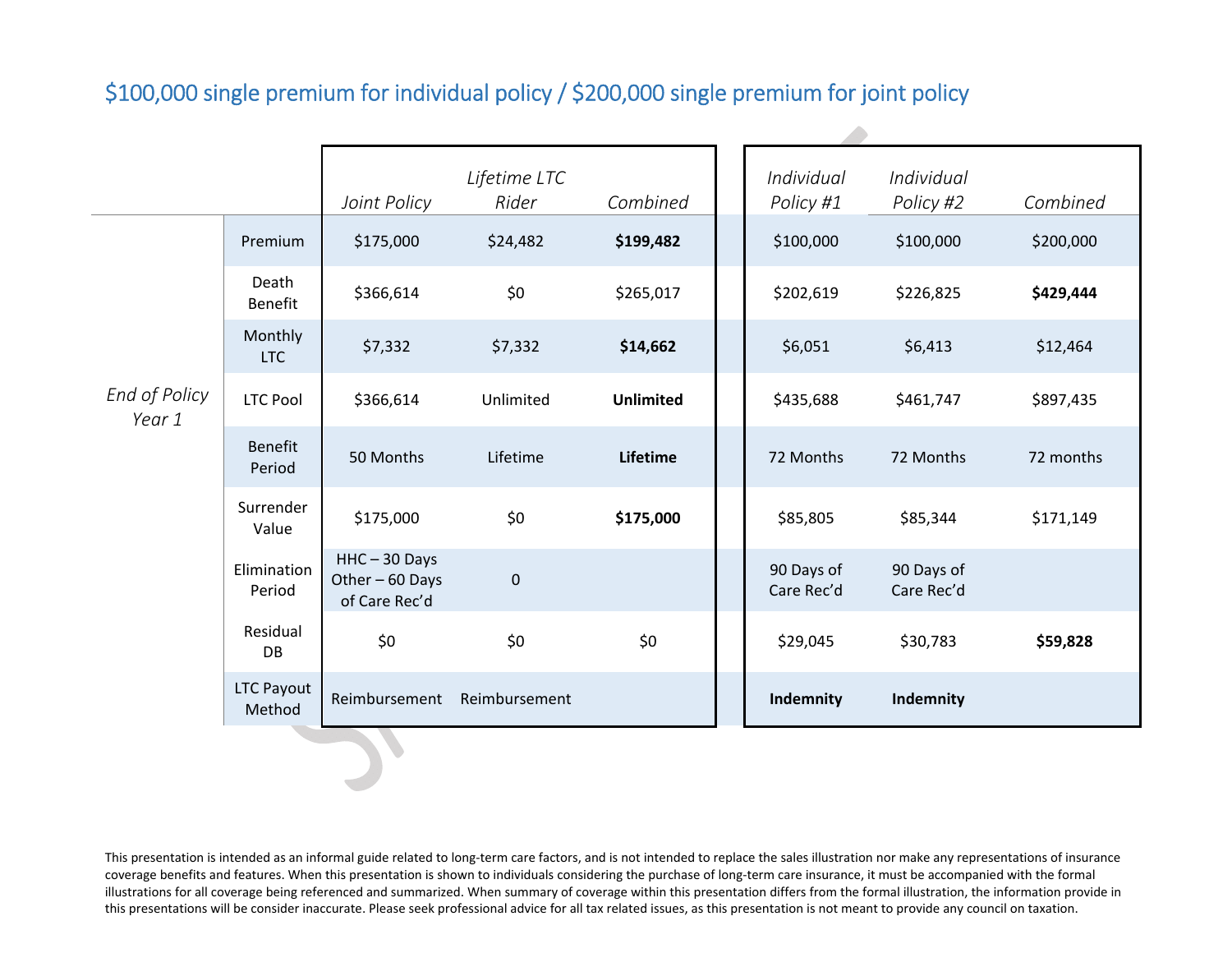#### Policy Benefits during insureds' ages 80 & 79

|                             |                             | Joint Policy                                        | Lifetime LTC<br>Rider | Combined                       | Individual<br>Policy #1  | Individual<br>Policy #2  | Combined                       |
|-----------------------------|-----------------------------|-----------------------------------------------------|-----------------------|--------------------------------|--------------------------|--------------------------|--------------------------------|
|                             | Premium                     | \$0                                                 | \$0\$                 | \$199,482 (from<br>first year) | \$0                      | \$0                      | \$200,000 (from<br>first year) |
|                             | Death<br><b>Benefit</b>     | \$366,614                                           | \$0                   | 366,614                        | \$145,229                | \$153,916                | \$299,145                      |
|                             | Monthly<br><b>LTC</b>       | \$7,332                                             | \$7,332               | \$14,664                       | \$6,051                  | \$6,413                  | \$12,464                       |
| End of<br>Policy<br>Year 21 | <b>LTC Pool</b>             | \$366,614                                           | Unlimited             | <b>Unlimited</b>               | \$435,688                | \$461,747                | \$897,435                      |
|                             | <b>Benefit</b><br>Period    | 25 months                                           | Lifetime              | Lifetime                       | 72 months                | 72 months                | 72 months                      |
|                             | Surrender<br>Value          | \$249,928                                           | \$0                   | \$249,928                      | \$107,269                | \$103,425                | \$210,694                      |
|                             | Elimination<br>Period       | $HHC - 30$ Days<br>Other - 60 Days<br>of Care Rec'd | $\pmb{0}$             |                                | 90 Days of Care<br>Rec'd | 90 Days of Care<br>Rec'd |                                |
|                             | Residual<br><b>DB</b>       | \$0                                                 | \$0                   | \$0                            | \$29,045                 | \$30,783                 | \$59,828                       |
|                             | <b>LTC Payout</b><br>Method | Reimbursement                                       | Reimbursement         |                                | Indemnity                | Indemnity                |                                |